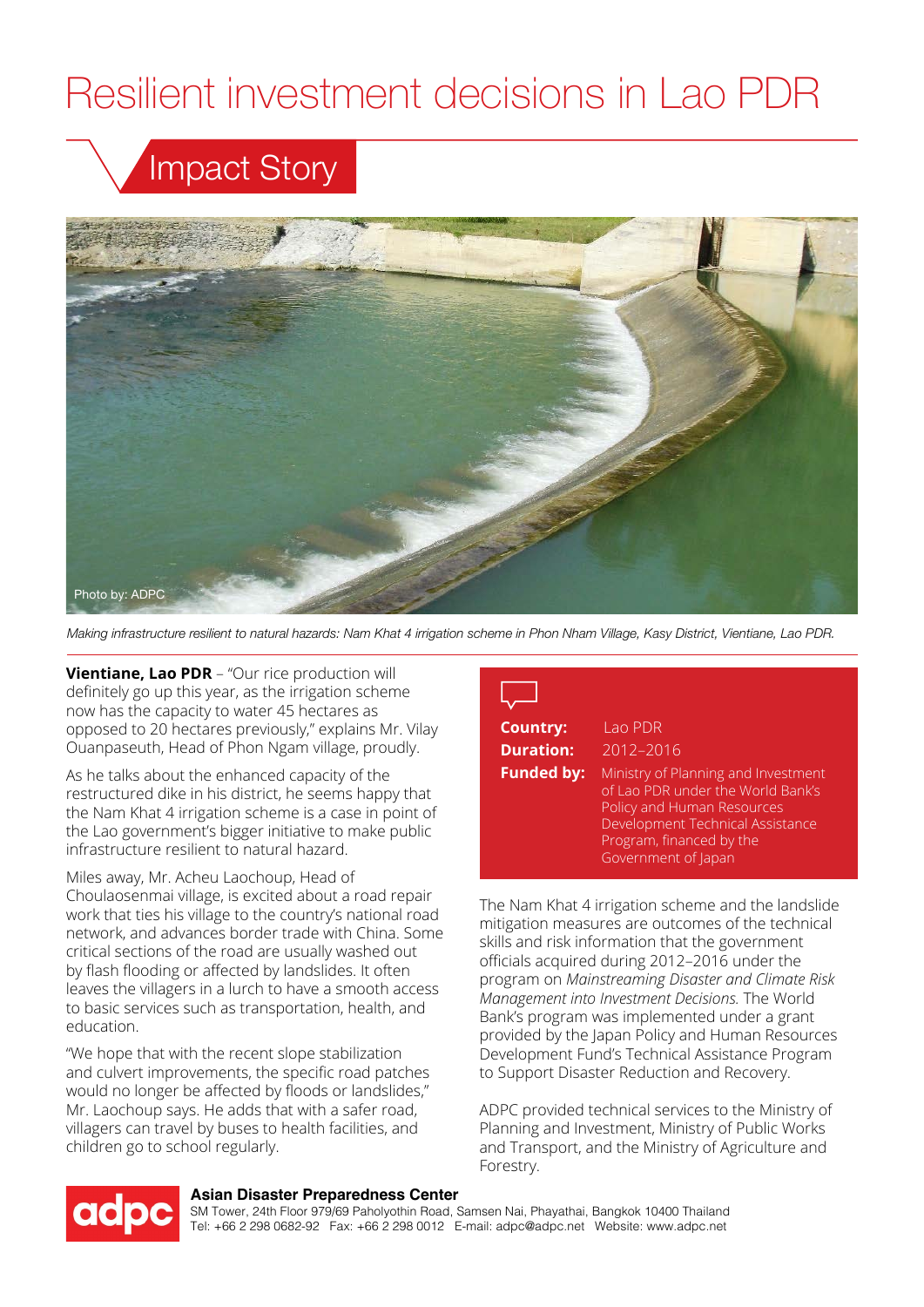

*Resilient landslide protection in Bountai District, Phongsaly Province, provides communities with safer access to public services.*

#### **A risk-informed national development plan**

A landmark achievement of the project is the integration of policy guidelines on risk-sensitive investments into Lao PDR's 8th National Social and Economic Development Plan 2016–2020 (NSEDP). Although the recently completed 7th NSEDP (2011– 2015) also required line agencies to integrate disaster risk and climate change concerns into sectoral development plans, the agencies lacked technical skills and information to put the plans into practice. The 8th NSEDP governs investments in the physical and social infrastructure of the country, and government line agencies are bound to follow related guidelines when investing in public infrastructure.

ADPC supported the Ministry of Planning and Investment to operationalize the mainstreaming of disaster risk reductioninto public infrastructure investment decisions at policy, planning and implementation level. The program ensued in carrying out risk assessment and developing guidelines for mainstreaming disaster and climate change concerns at the inception stage of projects. Sector-specific guidelines and multi-hazard risk information have been mainstreamed into the 8th NSEDP for a practical implementation of risk-inclusive investment plans.

#### **Moving from 'what' to 'how' of mainstreaming**

Accurate and quantifiable information about natural hazards is the key to making sustainable investment decisions. However, measureable data for developing risk-sensitive public infrastructure investment plans has not previously been available with the government. A general risk profile of the country, developed in 2010, provided a clear picture of the natural hazards and their overall impact on Lao PDR, but it wasn't quantifiable for precise investments.

"The knowledge gap in Lao PDR with respect to

the assessment and demarcation of risks caused by natural hazards makes it difficult to effectively integrate disaster risk management into planning and rural housing development", says Mr. Aslam Perwaiz, Head of Disaster Risk Management Systems at ADPC. He adds that recent disasters in Lao PDR have been a wake-up call for the government to not only strengthen the existing building codes, but also to develop and implement land-use planning guidelines to reduce disaster risks.

ADPC developed procedures and guidelines to conduct multi-hazard risk assessments in the irrigation, rural housing, and transportation sectors. This was followed by carrying out national and provincial risk assessments, with a special focus on estimating the future impact of natural hazards and climate change on two of the most vulnerable districts of the country.

Lao PDR's transportation sector often suffers from landslides and there was a need to have reliable information about the level of landslide threat to road infrastructure and commuters. ADPC developed a landslide inventory framework for critical national and provincial roads, including a dataset providing in-depth information about hazard levels and potential disaster impacts on vulnerable routes. Consequently, the Ministry of Public Works and Transport is able to make informed investment decisions about revamping or constructing roads.

In order to enable government officials to efficiently use digital information, ADPC introduced the Geo-Node Risk Atlas web platform at the Ministry of Posts and Telecommunications' National E-Government Center for the management and publication of geospatial data. The risk atlas is a useful resource for line agencies to acquire quantifiable disaster risk data for developing risk-sensitive infrastructure. It also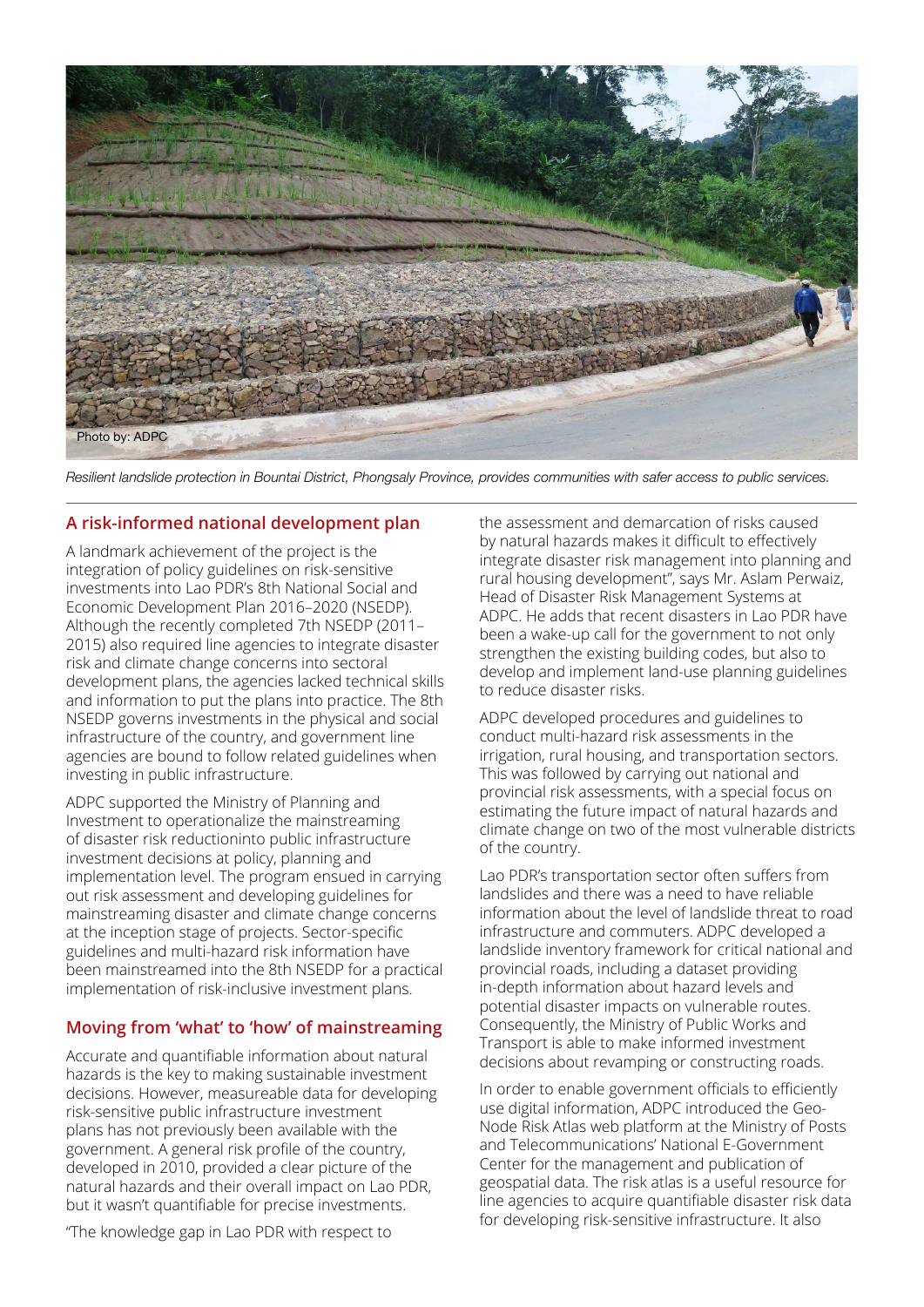

*Mr. Khamsay Nammavong, Head of Agriculture and Forestry* Office *of Kasy District hands over the Nam Khat 4 irrigation scheme to the farmer's representative.*

hosts a landslide inventory map prepared by ADPC during the risk assessment of the road sector.

Based on the risk information and review of existing mechanisms, ADPC developed a series of practical measures to incorporate disaster risk into existing national strategies, policies, planning and budgeting, as well as sectoral public investment plans.

#### **Building skills and engaging academia**

The project provided an opportunity for Lao PDR's national and provincial officials to hone their skills in reading complex data and utilizing available guidelines to incorporate risk reduction measures into public infrastructure design. ADPC arranged technical training workshops for key ministries on safe construction practices, landslide management, investment planning, budgeting and mainstreaming disaster risk reduction into project cycle management. Over a hundred technical and management officials from national and local government agencies also learned about risk reduction practices and climate change adaptation with regard to resilient infrastructure.

Investing in education on disasters and climate change means a major step towards a safer future. Keeping this in mind, ADPC reviewed the existing curriculum of engineering courses being offered at the National University of Laos and developed modules on mainstreaming disaster and climate risk management into investment decisions.

#### **Demonstrating the acquired skills**

In a bid to test their technical capacities, government officials and private sector representatives took part in the slope stabilization and culvert improvement of the National Road 1B at four points in Phongsaly province as well as the construction of the Nam Khat

4 irrigation scheme in the province of Vientiane.

*"It was very helpful for me to get a chance to participate in the monitoring of a pilot road construction project. The acquired knowledge and experience gave me confidence to implement similar construction works in the future,"*  says Mr. Latsamy Chittabounty, a road engineer from Bountai district.

Local people of the project's target provinces are happy to have a better and safer infrastructure. Similarly, the government has tested the outcomes of the project by incorporating disaster and climate change concerns into infrastructure building and retrofitting. Engineers and other staff involved in the construction and monitoring of the pilot projects are better prepared to replicate similar investment decisions in the future.

May 2016

By Vidya Rana, Thanongdeth Insisiengmay, Aslam Perwaiz